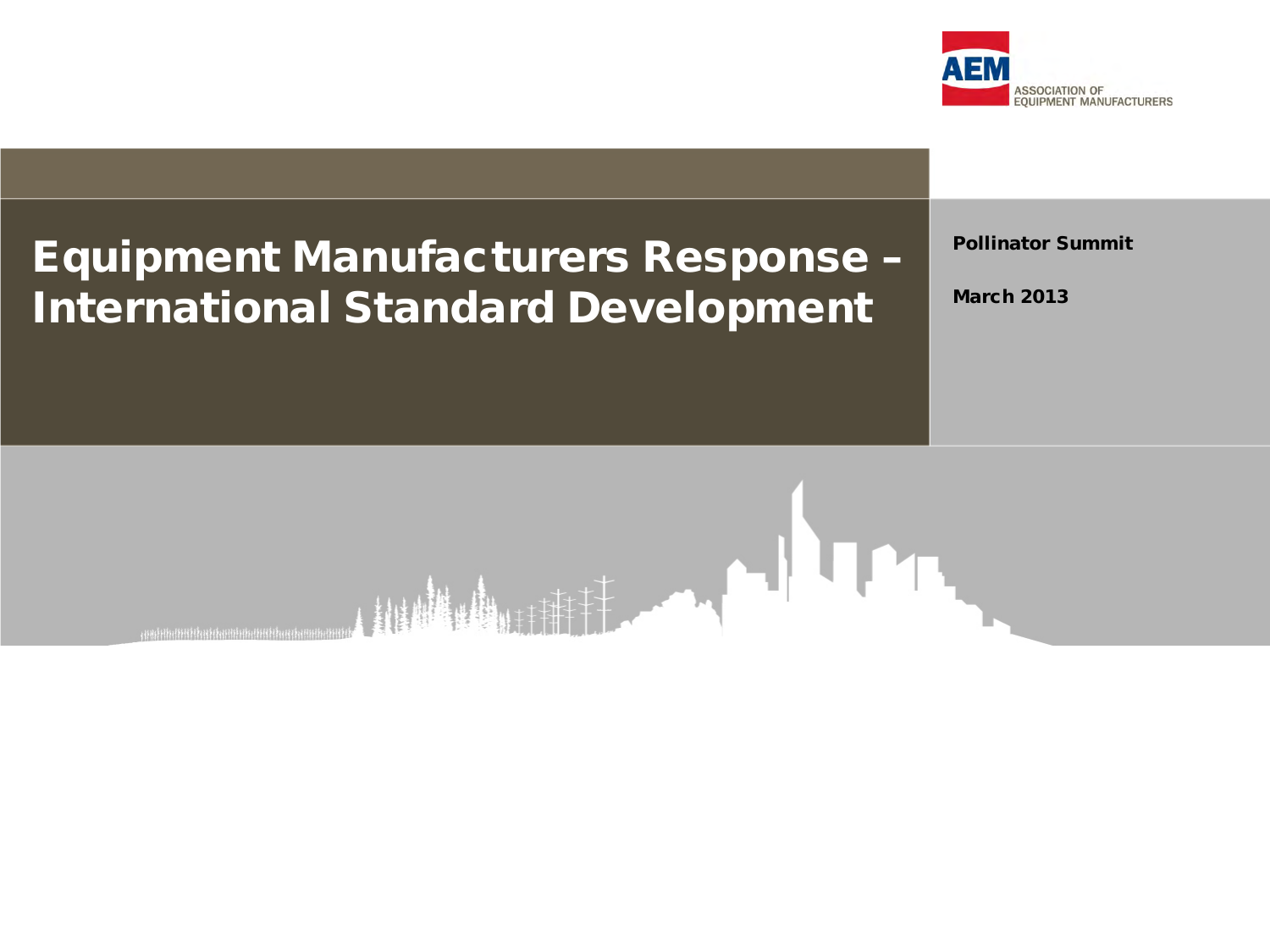## **Overview**

- Planter Technology Overview
- Manufacturers Multi-Pronged Approach
- Development of ISO Standard

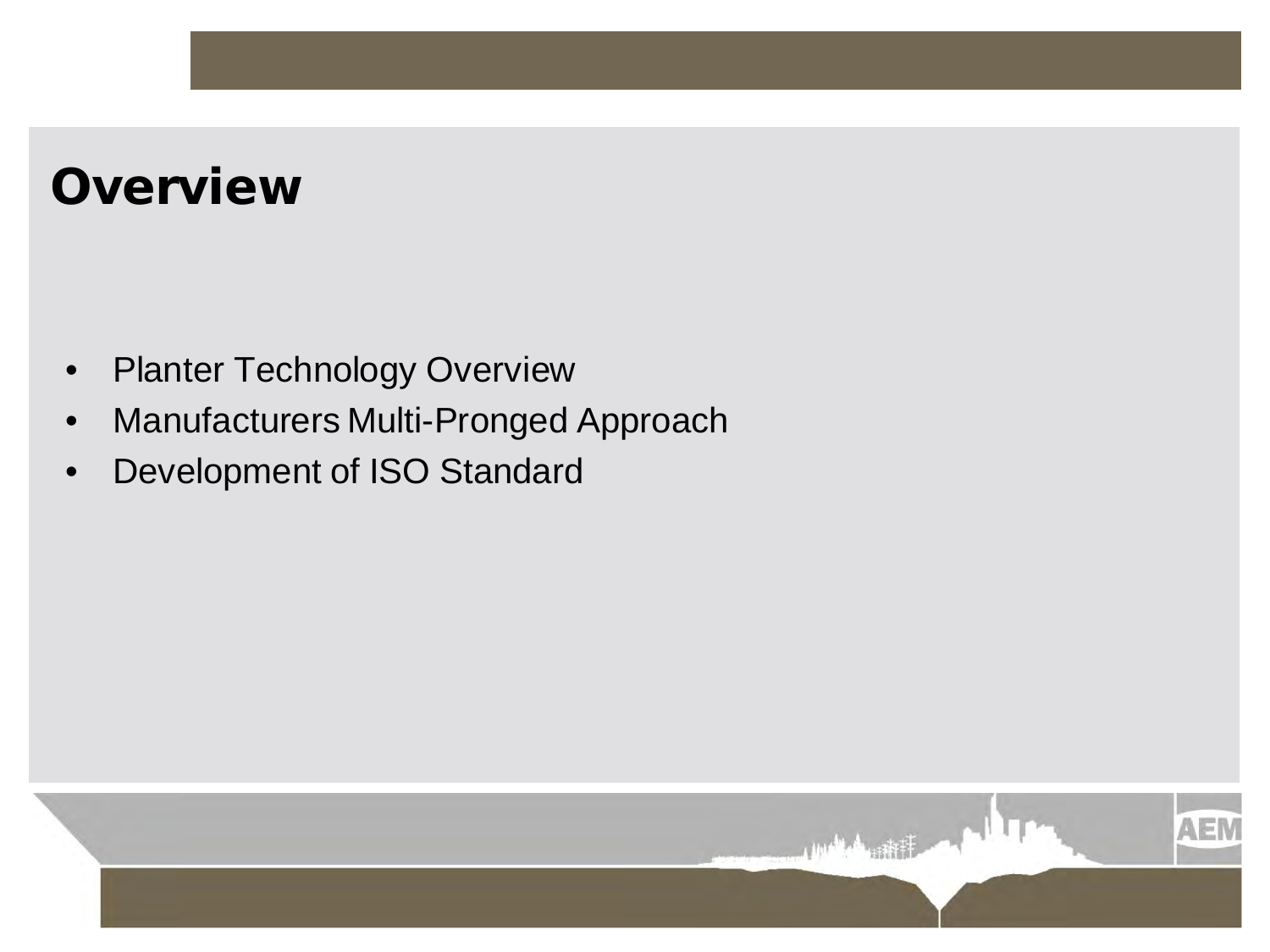# Planting Technology

There are five basic types of seed planting equipment:

- Box drills
- Mechanical meter planters
- Air seeders



Vacuum planters with/without CCS (central commodity systems)

 $\sqrt{\lambda}$  Three use air systems  $\lambda$  One has a central exhaust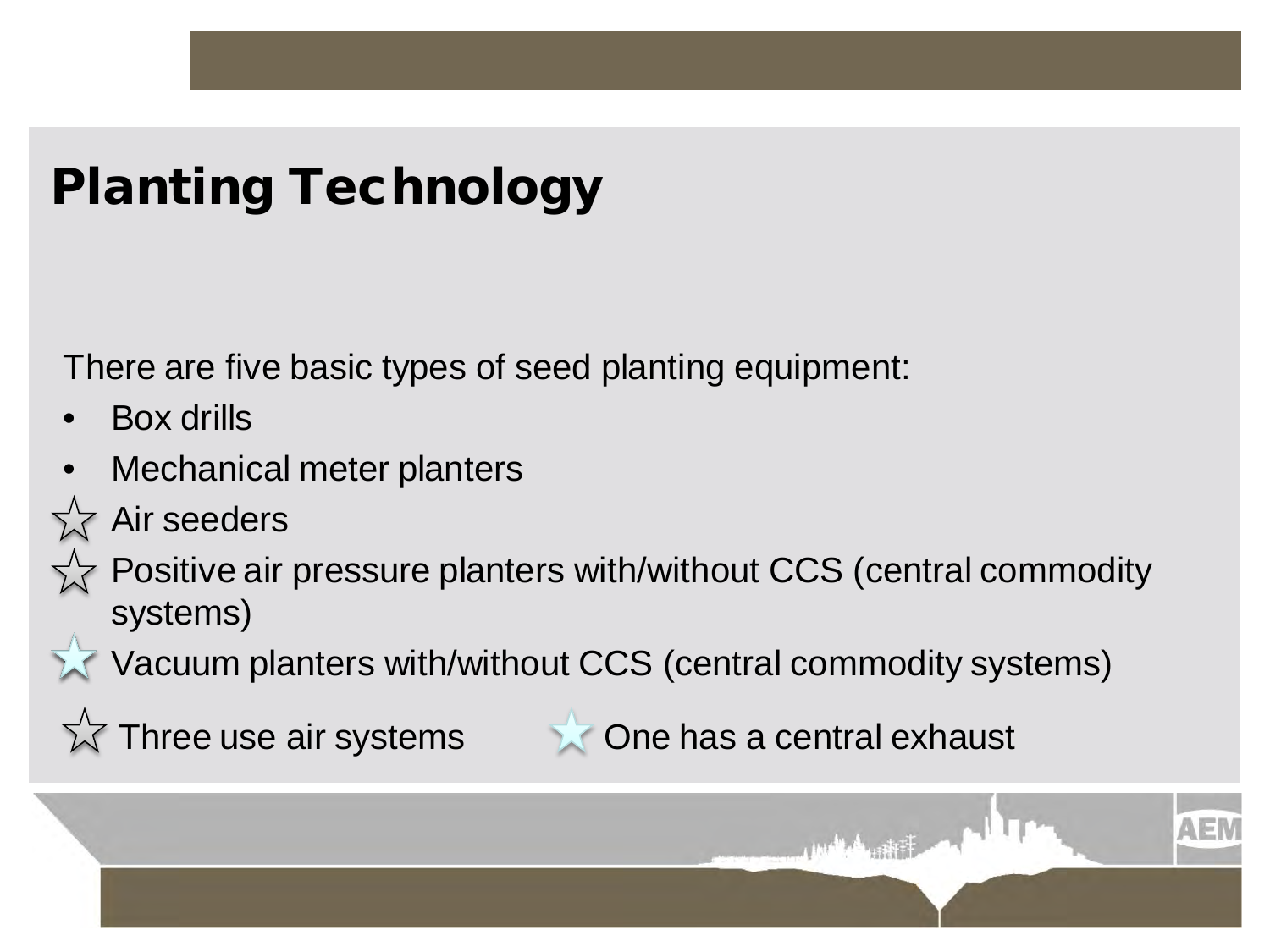#### Box Drills

Box drills have a central seed box with associated volumetric mechanical meters (one per row).

This planter uses gravity to drop the seed into the seed trench.

Note: No air delivery system, and no exhaust.



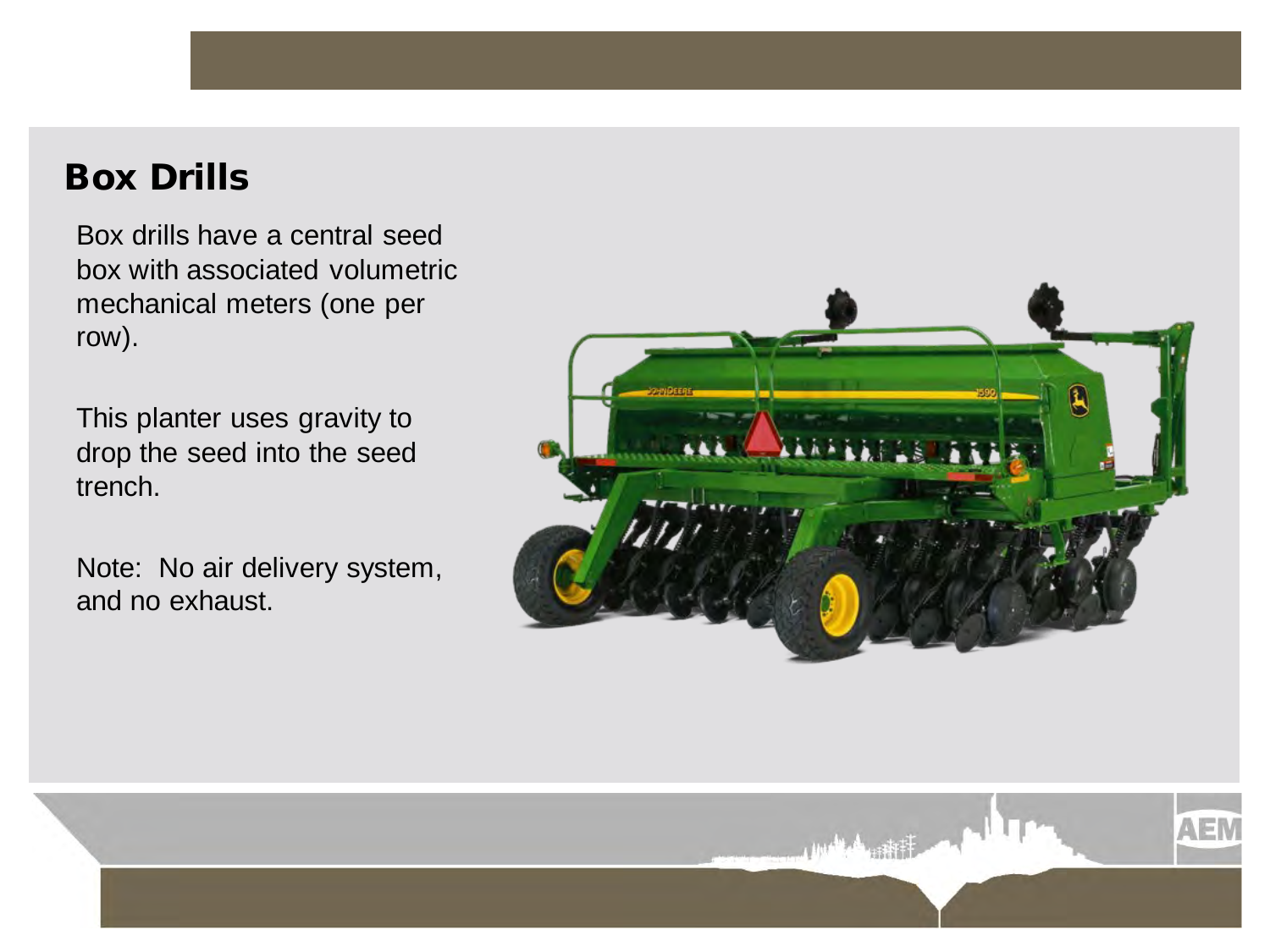#### Mechanical Meter Planters

Mechanical meter planters have individual row unit seed boxes with associated mechanical meters (volumetric or singulating).

This planter uses gravity to drop the seed into the seed trench.

Note: No air delivery system, and no exhaust.



**AFR**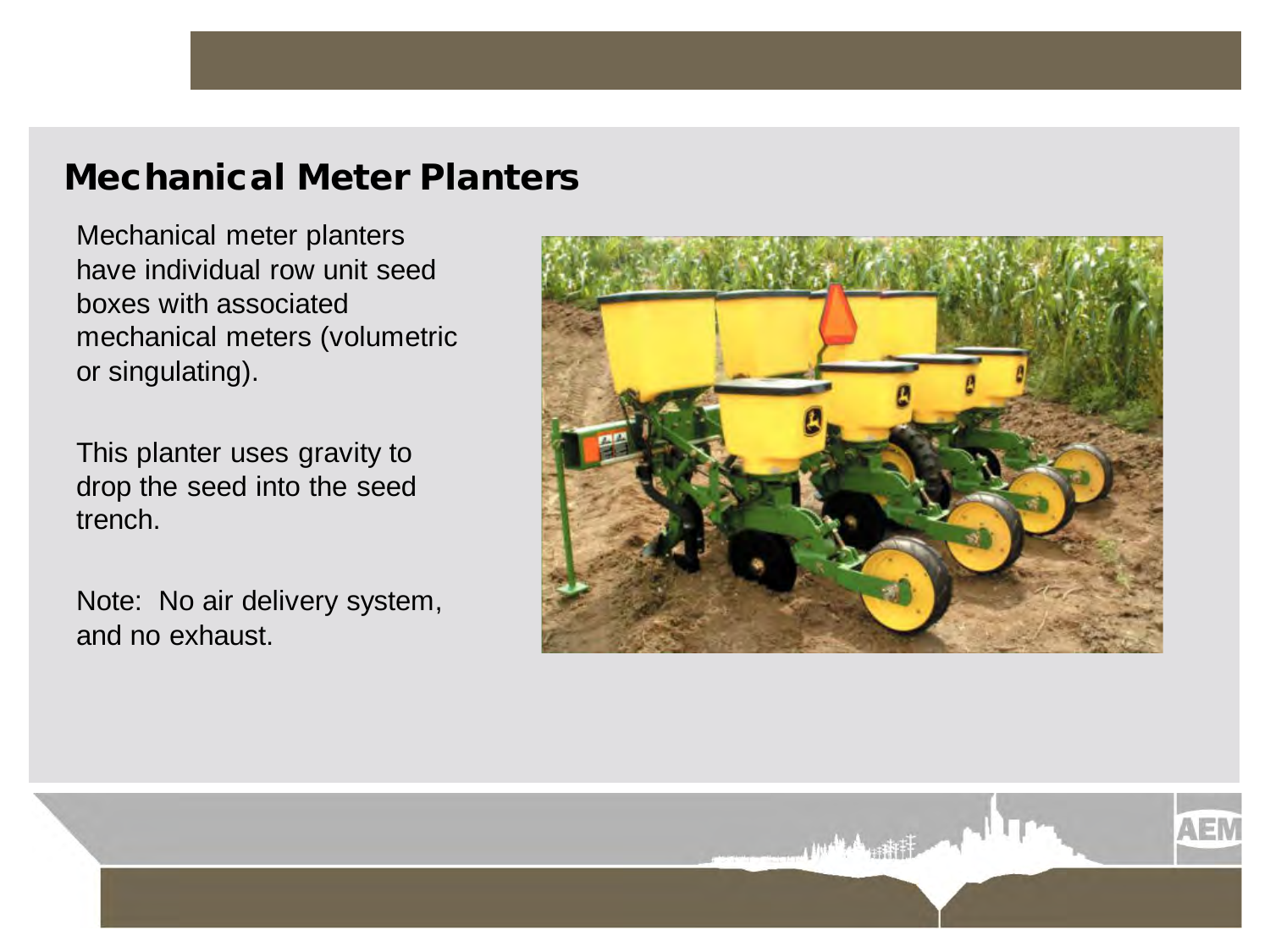#### Air Seeders

Air seeders have a central seed tank with associated centrally mounted volumetric meters (one per row or multi row with downstream splitter devices).

Pressurized air is used to convey the seed from the tank to the meter to the seed trench. Seed is blown into the seed trench.

Air exhausts downward, where seed is deposited in the seed trench.



**AFR**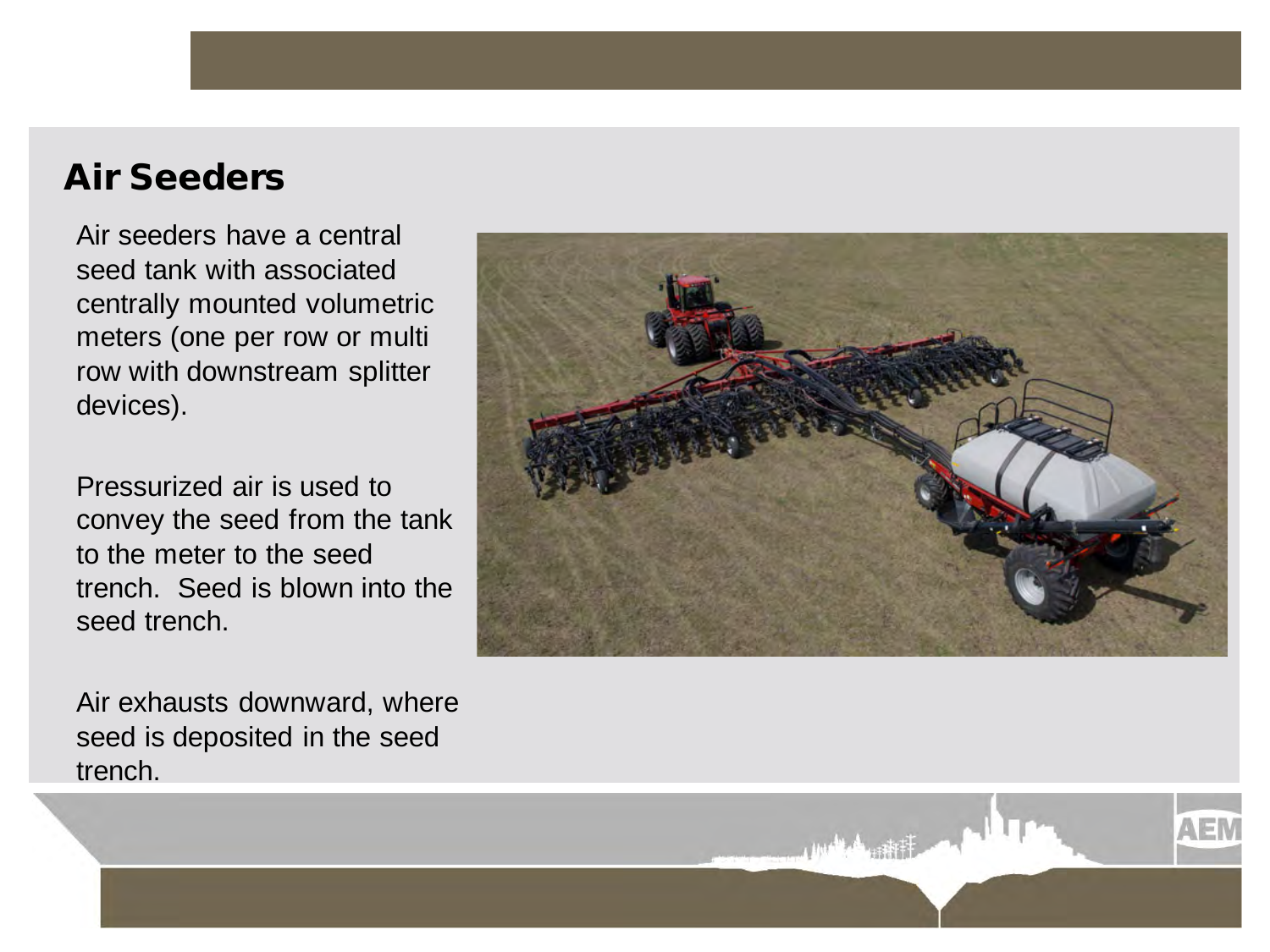#### Positive Air Pressure Planters

These planters are similar to vacuum planters, except that instead of creating negative air pressure (sucking the seeds onto the disc), they create positive air pressure (to push the seeds onto the disc).

Both central (bulk fill) systems and individual row unit systems are available.



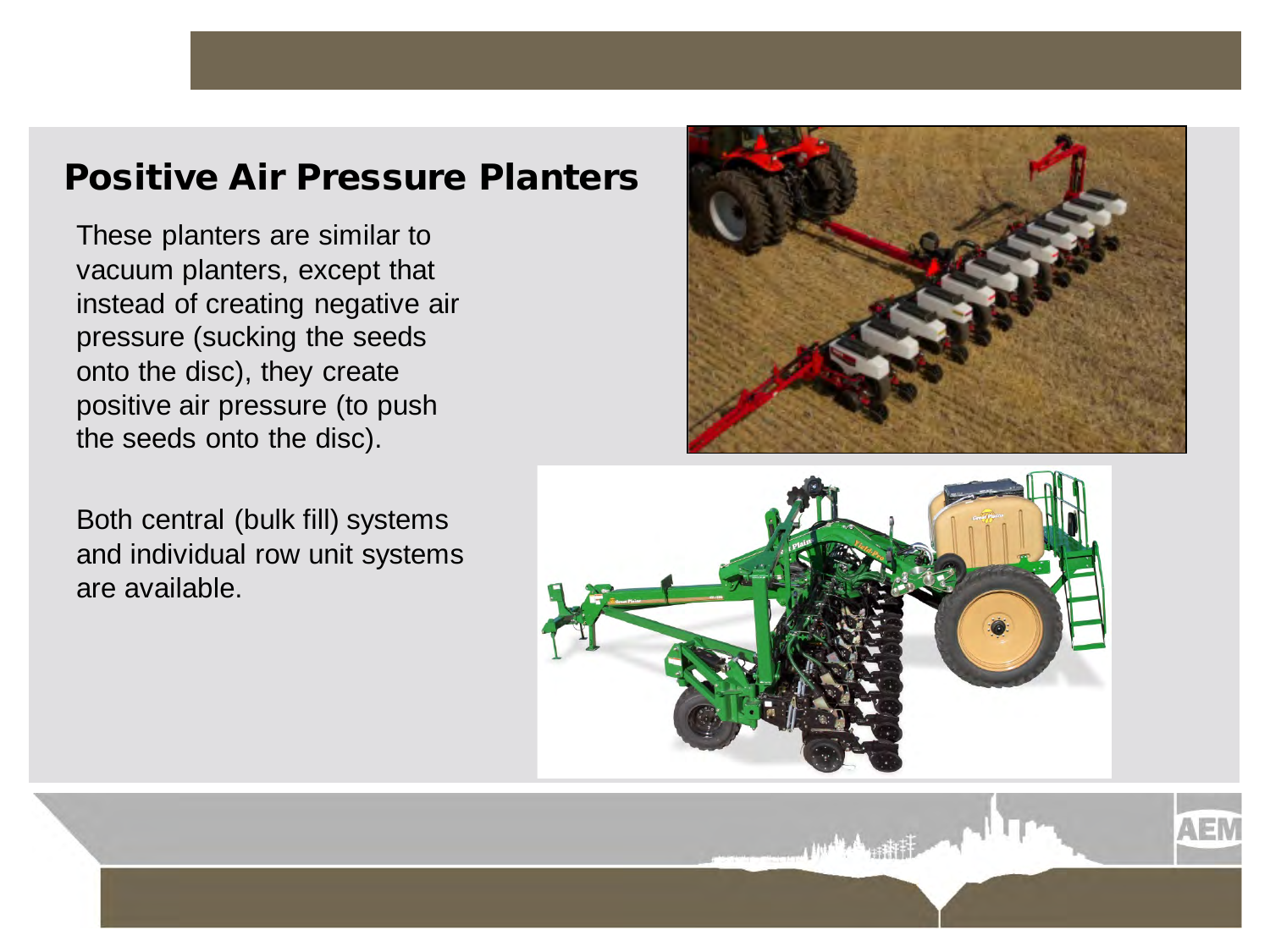### Edge-drop Seed Disc (White Planter)



**AEM**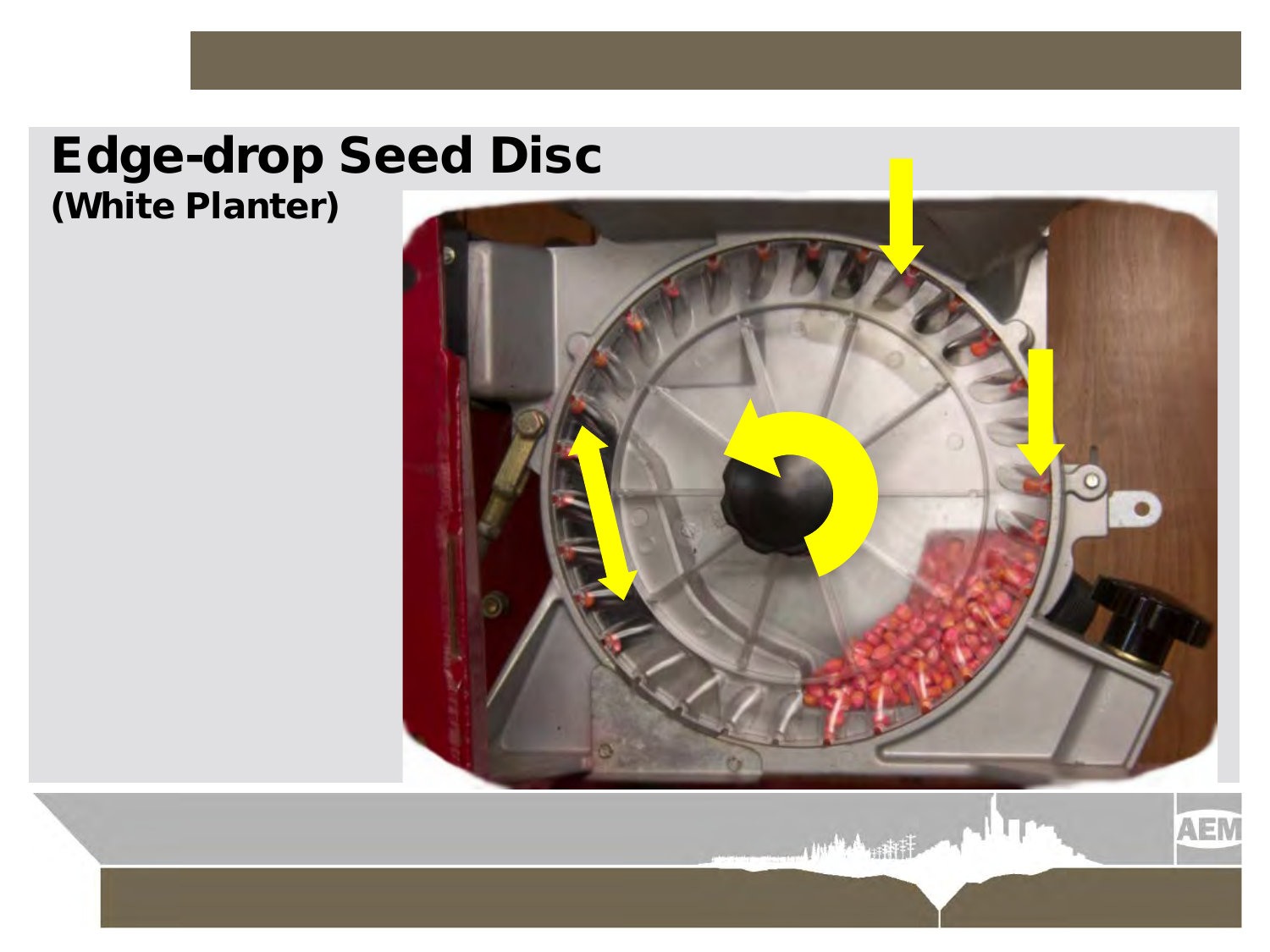# Edge-drop Seed Disc



AEM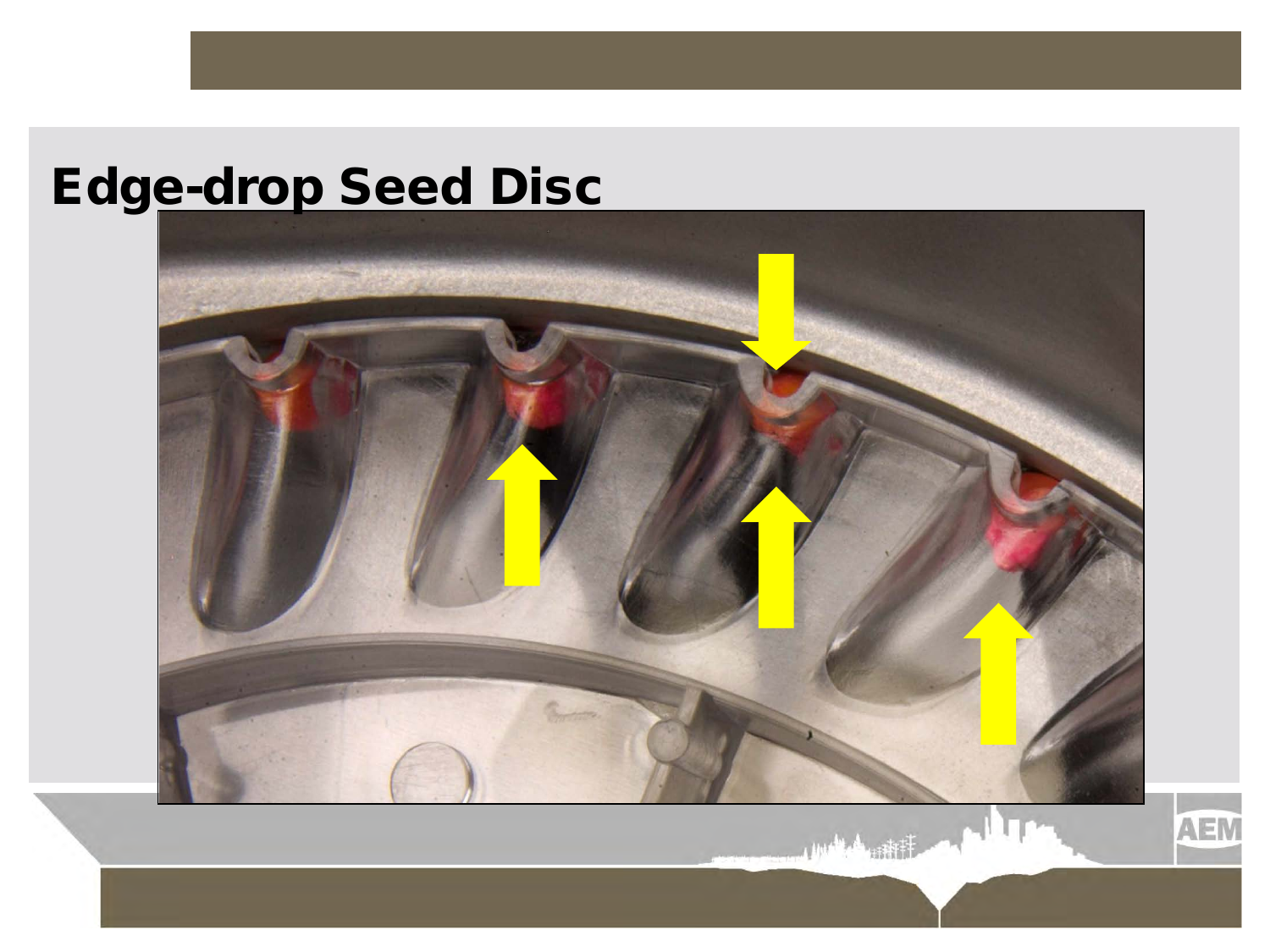## Airflow in a Positive Air Pressure System

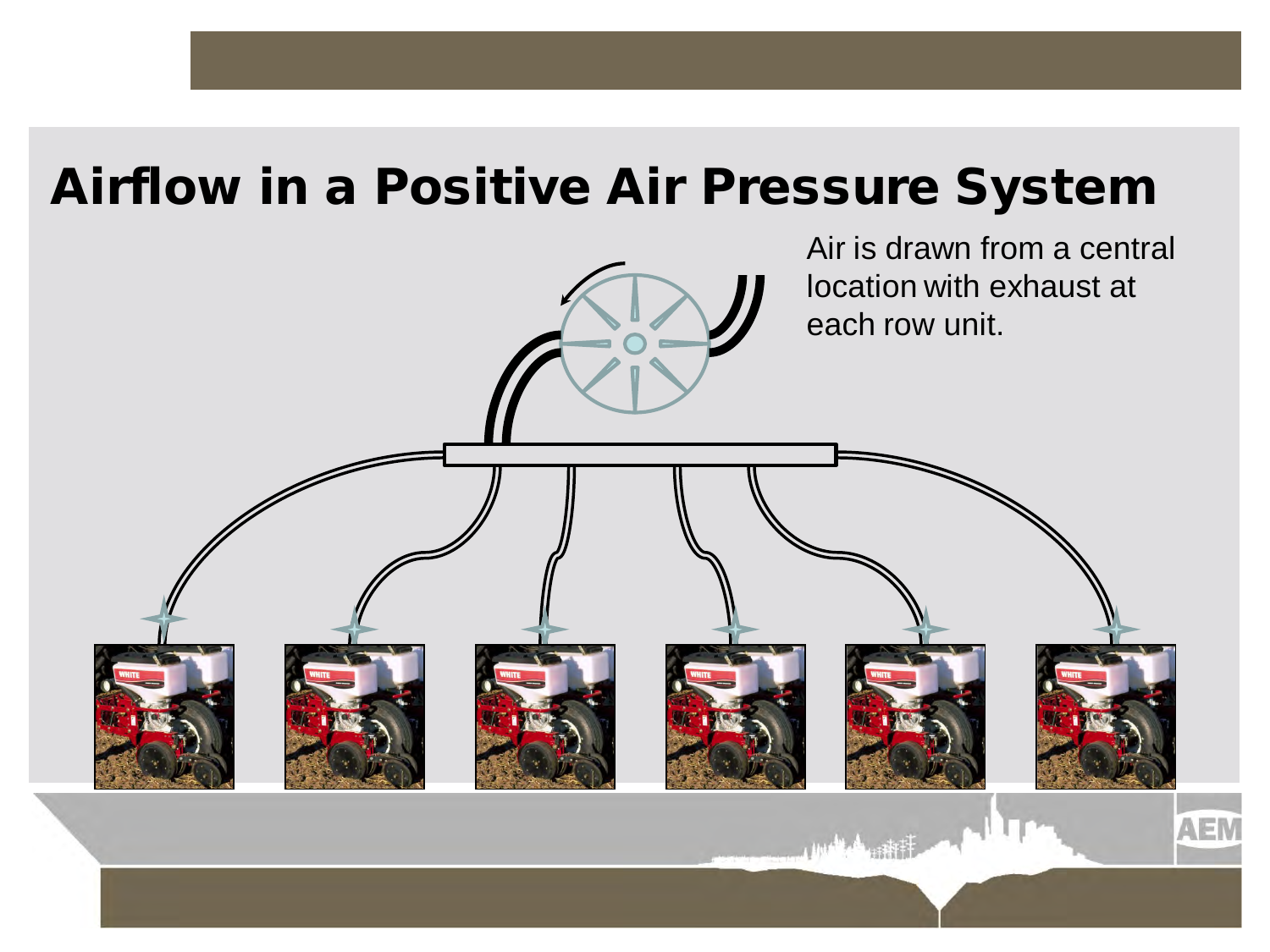#### Vacuum Planters

Vacuum planters have individual row unit seed boxes. Each row unit has an associated vacuum seed meter. The seed is drawn into the meter using a vacuum to hold the seed to the disk.

This planter uses gravity to drop the seed into the seed trench.

There is a central vacuum fan with a central exhaust.



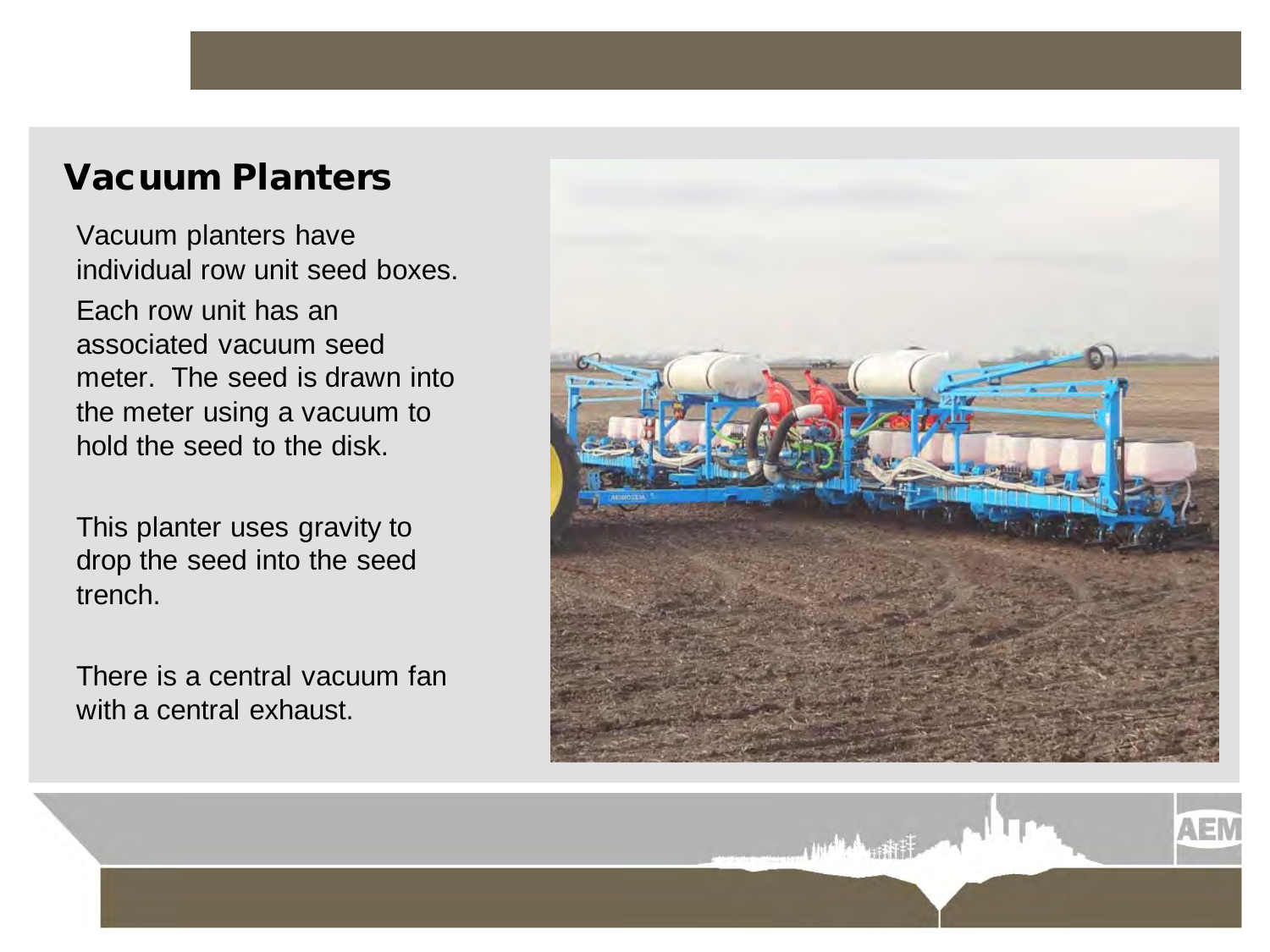## Vacuum System Technology



**Seed in the bottom of the meter Vacuum pressure draws seed onto the disk**



**AEN**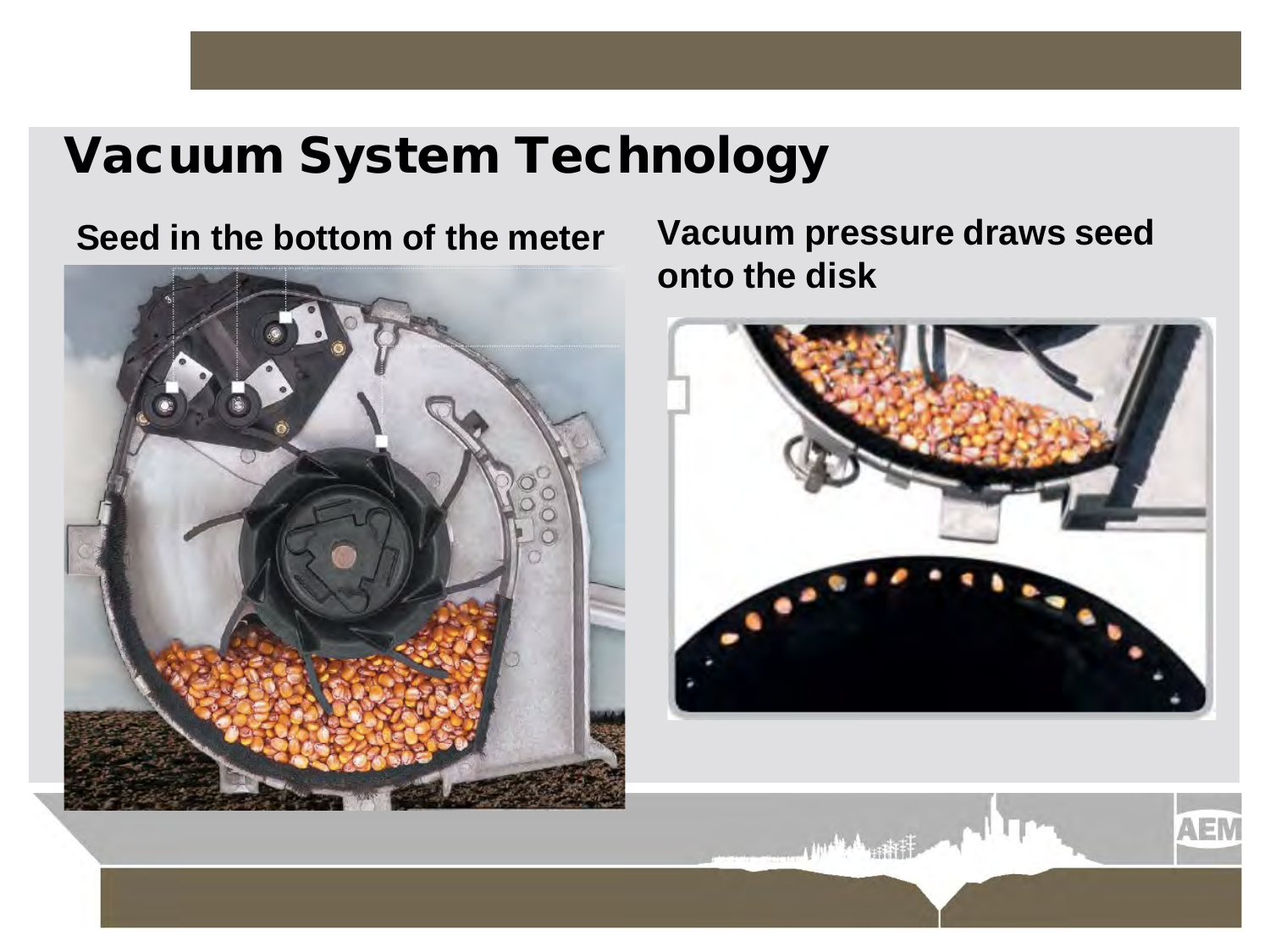### Vacuum Meter



**AEM**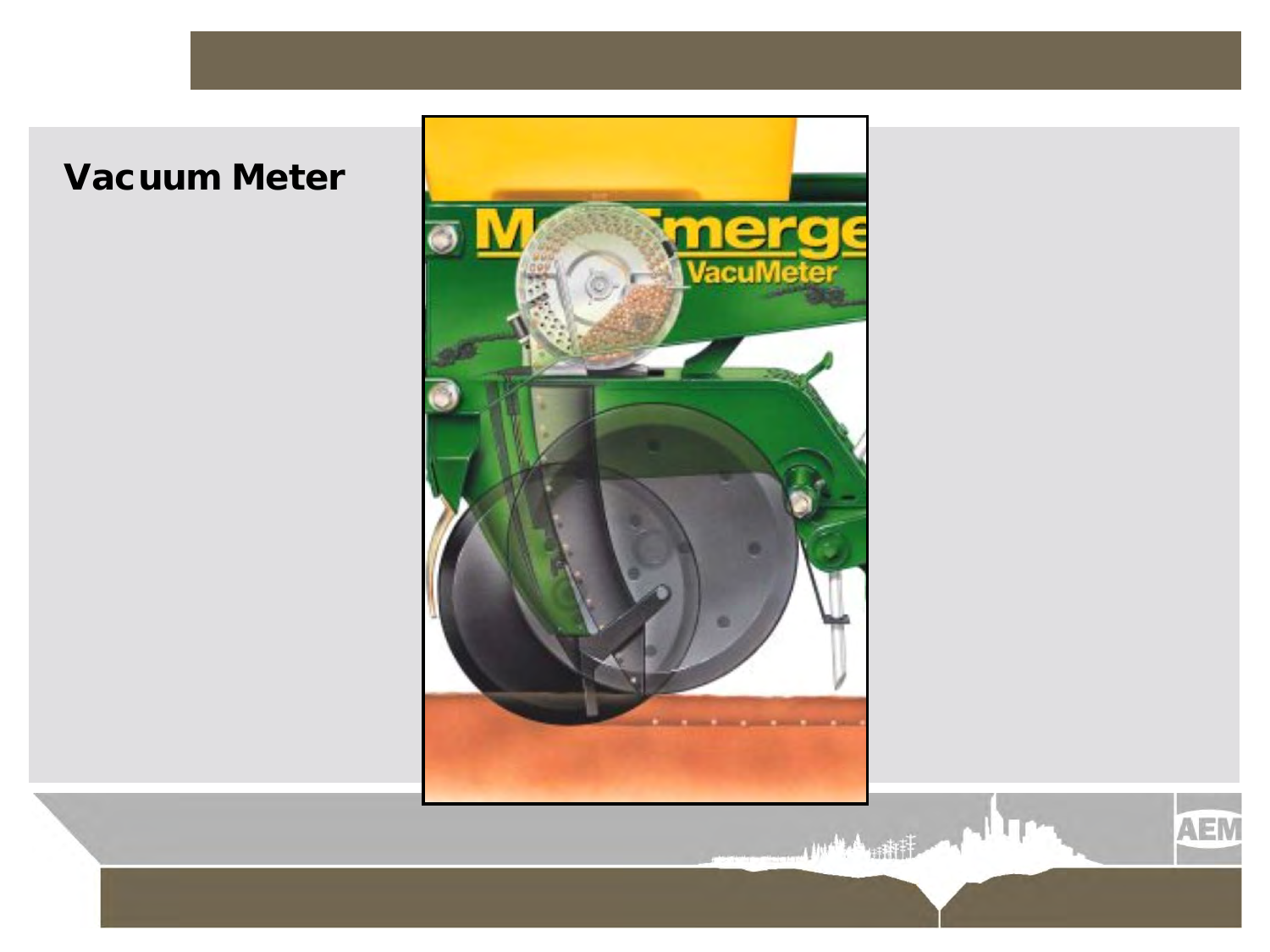#### Vacuum Planters with Central Bulk Fill Systems

These planters have a central seed tank with pressurized air to distribute seed to each row unit (exhaust at each row unit).

Each row unit has an associated vacuum seed meter. The seed is drawn into the meter using a vacuum to hold the seed to the disk. This planter uses gravity to drop the seed into the seed trench.

There is a central vacuum fan with a central exhaust.

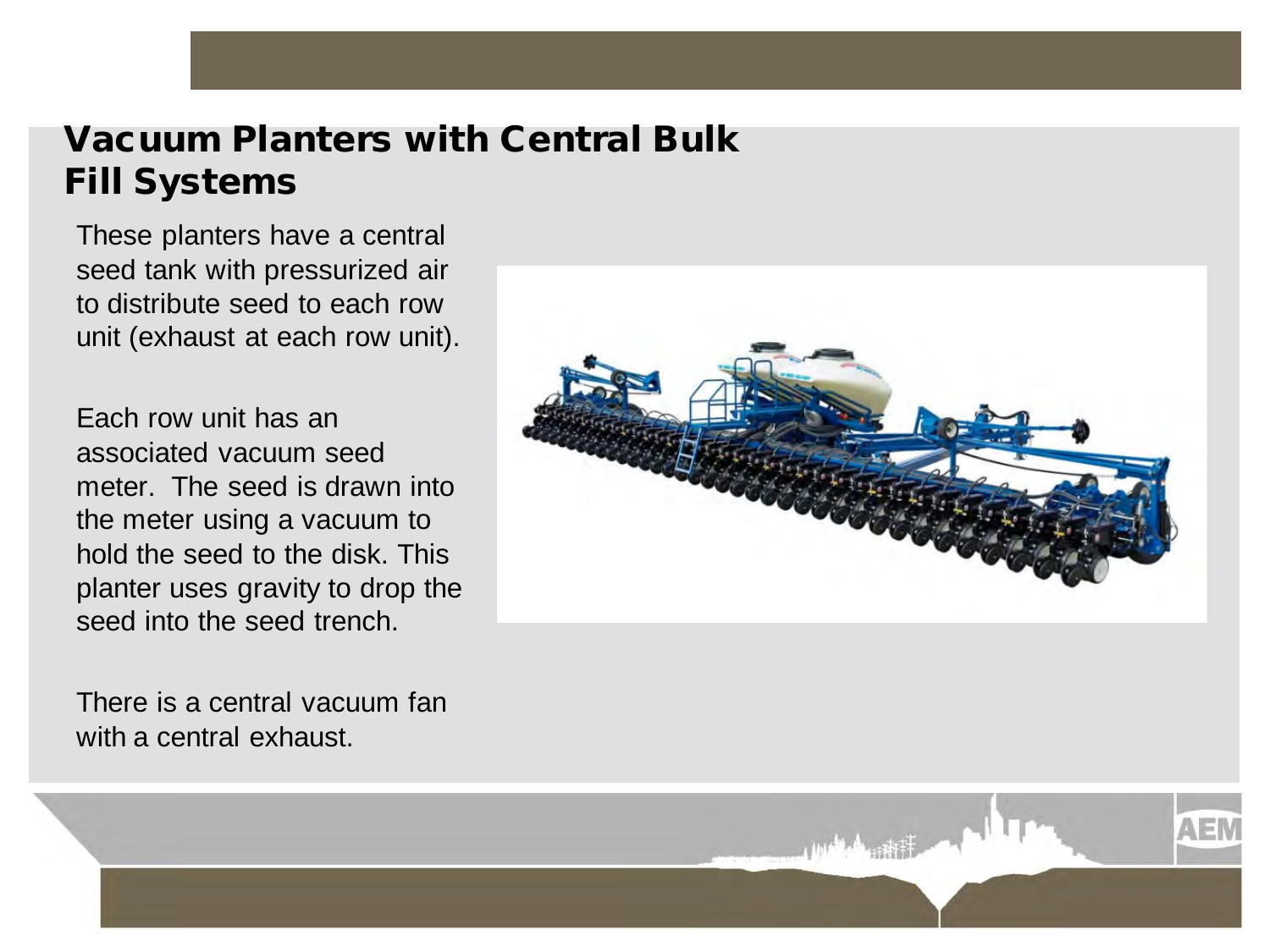### Airflow in a Vacuum System

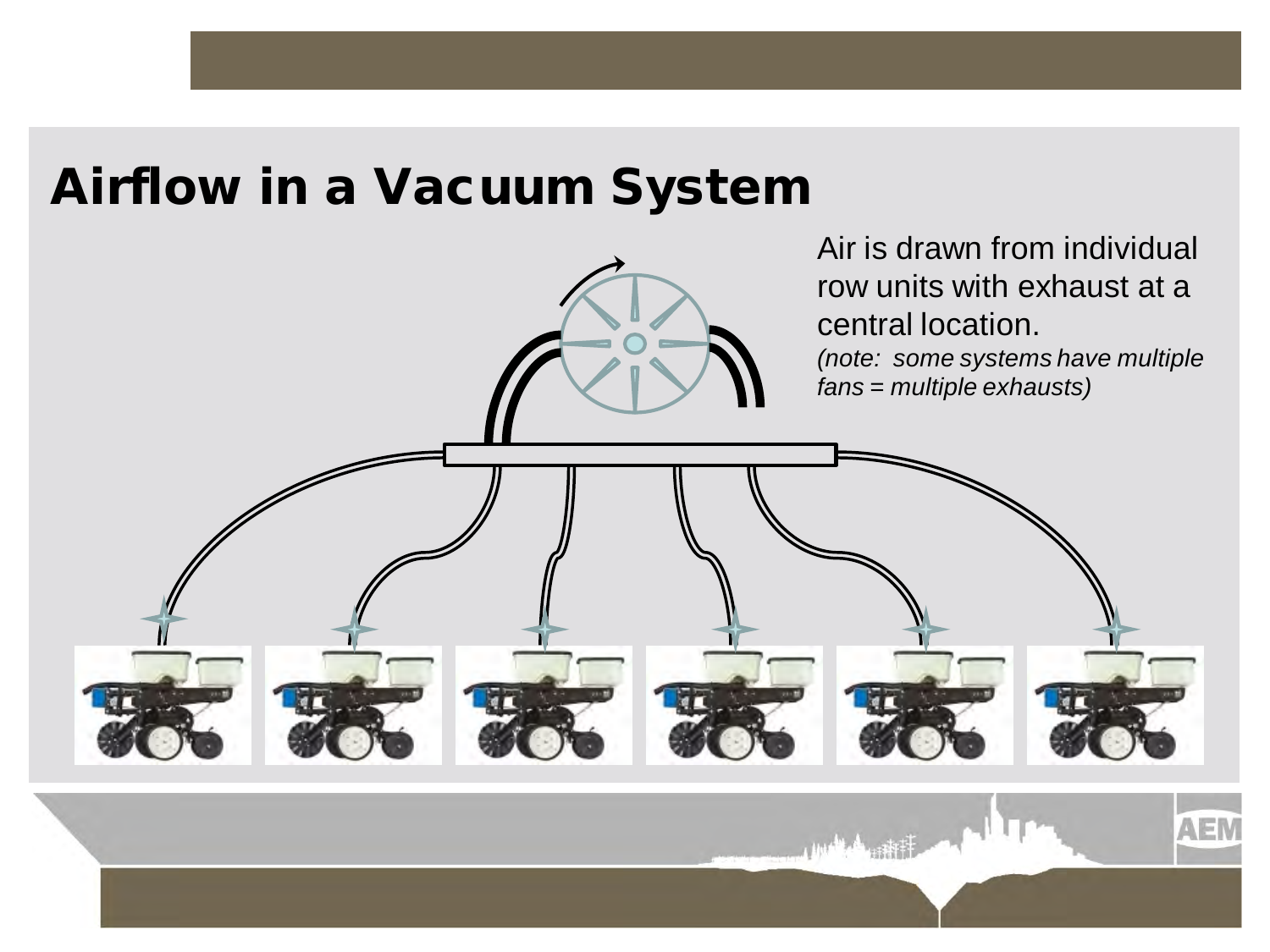# Equipment Manufacturers Multi-Pronged Approach

Testing of Bayer Alternative Lubricating Powder.

- Current lubricating substance is typically graphite, talc or a blend.
- These tests are to simply validate the powder's performance in the equipment, confirming no detrimental effects to performance.
- AGCO, Case-New Holland, Great Plains, Kinze and John Deere are currently conducting laboratory tests and field tests are scheduled to begin shortly.

Industry participation in the Pollinator Partnership Corn Dust Study.

Data may prove useful in development of standard.

Collaborating with seed industry to compile "best practices": seed handling, machine maintenance/cleaning, seed box loading, etc.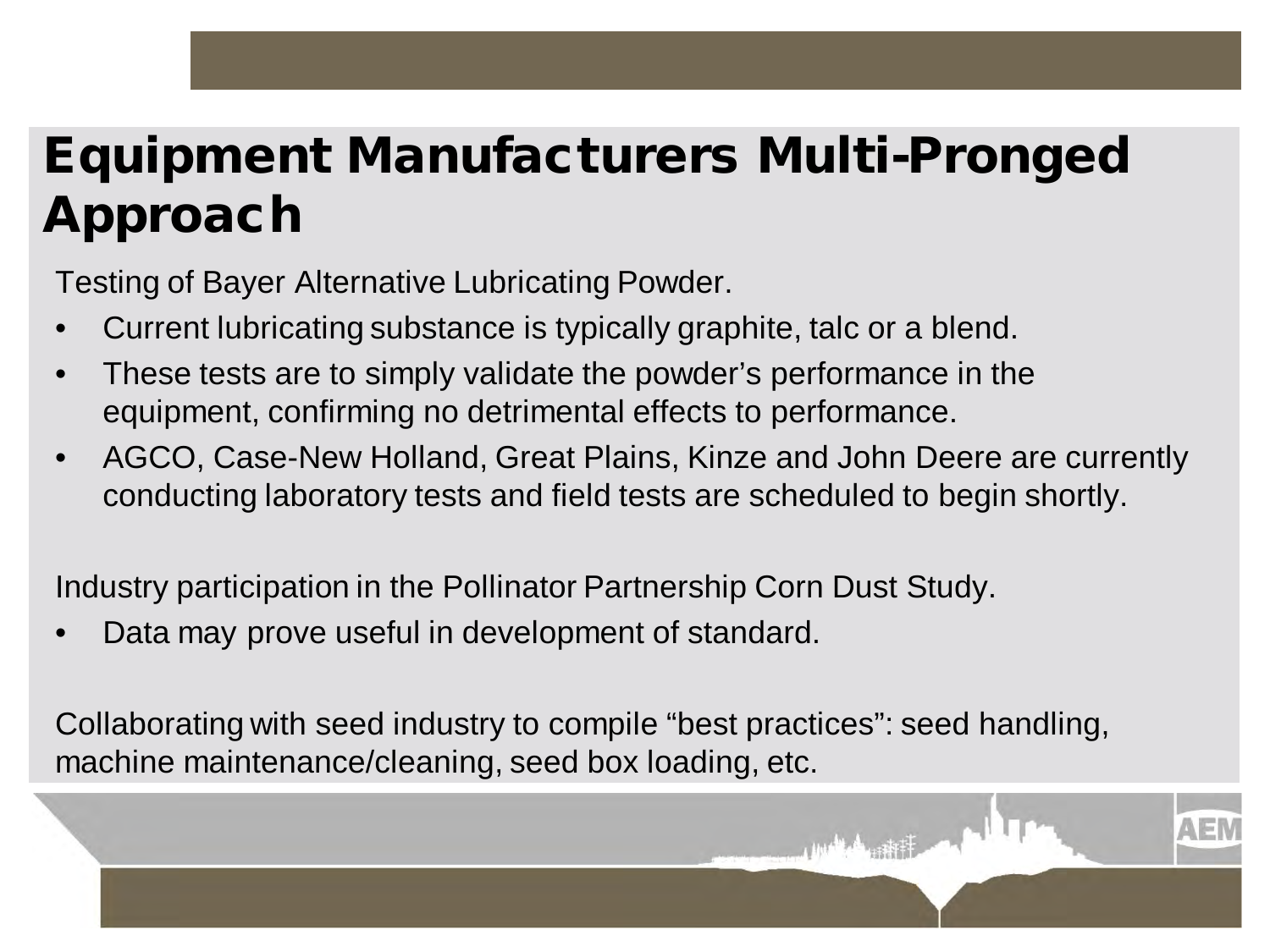## Development of International Standard - ISO/CD 17962

ISO/CD 17962: The standard will offer provisions and guidelines for manufacturers to consider as they develop technical solutions based on performance characteristics to address the minimization of fugitive dust.

Timeline – Started April 2011(ISO/TC23/SC3 Plenary – Belgium)

- ISO/TC23/SC3 commissioned US lead on international standard project
- US and Canadian Subject Matter Experts convened in Burr Ridge, IL
- Current Status Committee Draft submitted to ISO for global distribution and subject matter expert comments.
- In June 2013 the Working Group will meet to resolve comments from National Bodies. It then becomes a Draft International Standard.
- Final publication is expected in 2015.